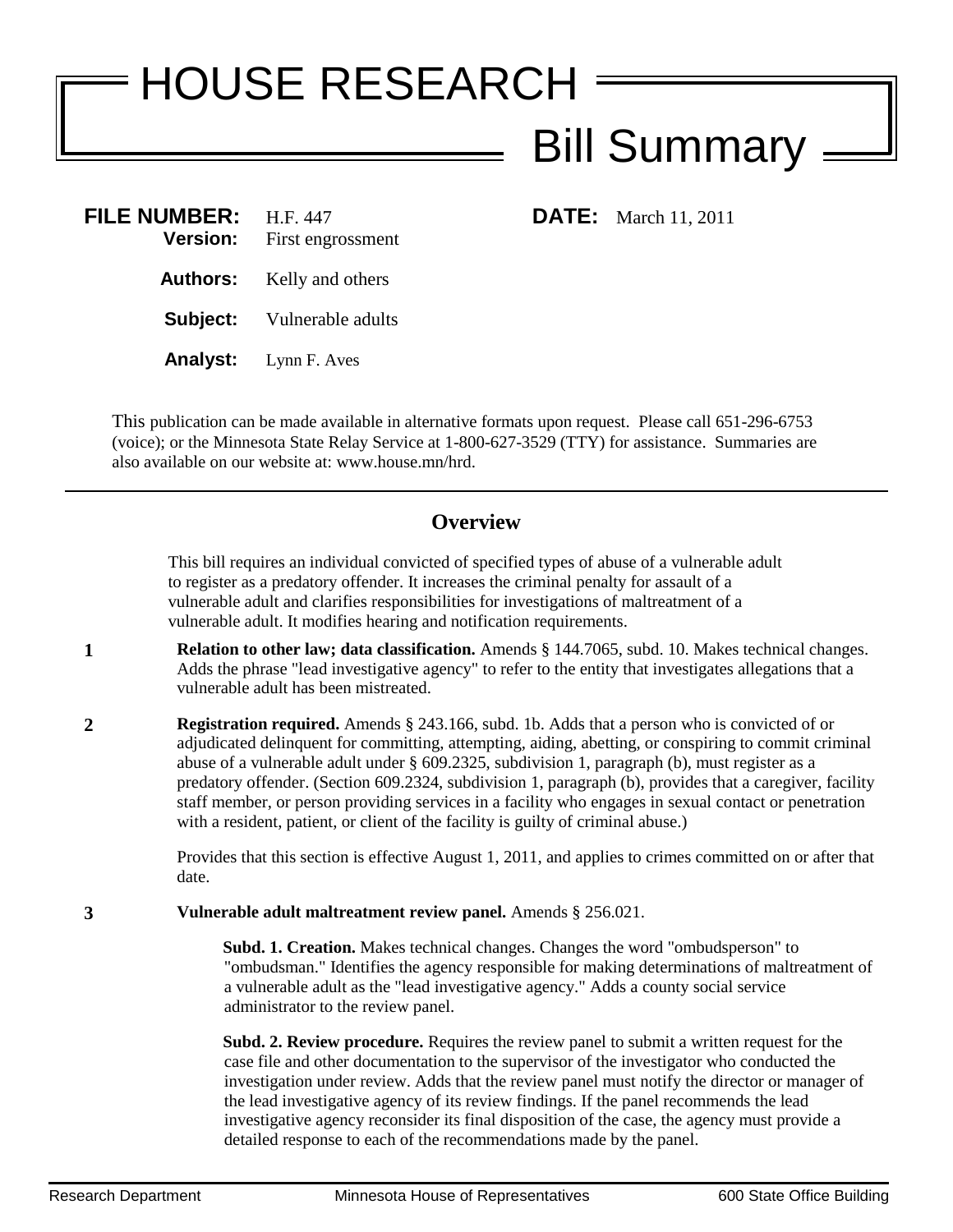Requires the panel, upon receipt of the agency response, to notify the vulnerable adult or the person acting on the behalf of the vulnerable adult who requested the review.

**Subd. 3. Report.** Makes a technical change.

**Subd. 4. Data.** Adds that data received by the panel as part of a review are private data on individuals.

- **4 Conduct of hearings.** Amends § 256.045, subd. 4. Adds paragraph (d) which provides that for state agency hearings related to maltreatment of a vulnerable adult, the human services referee must provide notice of the hearing to the vulnerable adult and, if known, the guardian or health care agency of the vulnerable adult. Allows the vulnerable adult, the guardian, or health care agent to submit a written statement which, if submitted, must be considered and included in the record. Under certain conditions, allows the victim to be called as a witness.
- **5 Procedure, criminal history, and maltreatment records background study.** Amends § 518.165, subd. 5. Makes a technical change by adding the words "lead investigative agency" to specify the agency responsible for investigations of maltreatment of vulnerable adults.
- **6 Procedure; criminal history, maltreatment records background check.** Amends §524.5-118, subd. 2. Makes a technical change by adding the words "lead investigative agency" to specify the agency responsible for investigations of maltreatment of vulnerable adults.
- **7 Vulnerable adult.** Amends § 609.2231, by adding subdivision 8. Adds assault of a vulnerable adult as a fourth degree assault crime. States that violation of this subdivision is a gross misdemeanor.

Provides that this section is effective August 1, 2011, for crimes committed on or after that date.

**8 Gross misdemeanor.** Amends § 609.244, subd. 2. Strikes the paragraph making assault of a vulnerable adult by a caregiver a fifth degree assault.

Provides that this section is effective August 1, 2011, for crimes committed on or after that date.

- **9 Common entry point designation.** Amends §626.557, subd. 9. Makes technical changes.
- **10 Evaluation and referral of reports made to common entry point unit.** Amends § 626.557, subd. 9a. Clarifies that the ombudsman for mental health and developmental disabilities is to be contacted if there is a report of a suspicious death of a vulnerable adult.
- **11 Lead investigative agency; notifications, dispositions, determinations.** Amends § 626.557, subd. 9c. Adds the phrase "lead investigative agency" to refer to the entity that investigates allegations that a vulnerable adult has been mistreated. Adds that notification can be provided to a vulnerable adult's health care agent. Provides that the vulnerable adult or the vulnerable adult's guardian or health care agent must be notified if the final disposition of the case is changed due to reconsideration, review, hearing, or on appeal.
- **12 Administrative reconsideration; review panel.** Amends § 626.557, subd. 9d. Adds the phrase "lead investigative agency" to refer to the entity that investigates allegations that a vulnerable adult has been mistreated. Updates a cross-reference.
- **13 Data management.** Amends § 626.557, subd. 12b. Adds the phrase "lead investigative agency" to refer to the entity that investigates allegations that a vulnerable adult has been mistreated. Adds that when the vulnerable adult maltreatment review panel completes its investigation, not public data received from the lead agency must be destroyed. Current law requires the data to be returned to the agency.